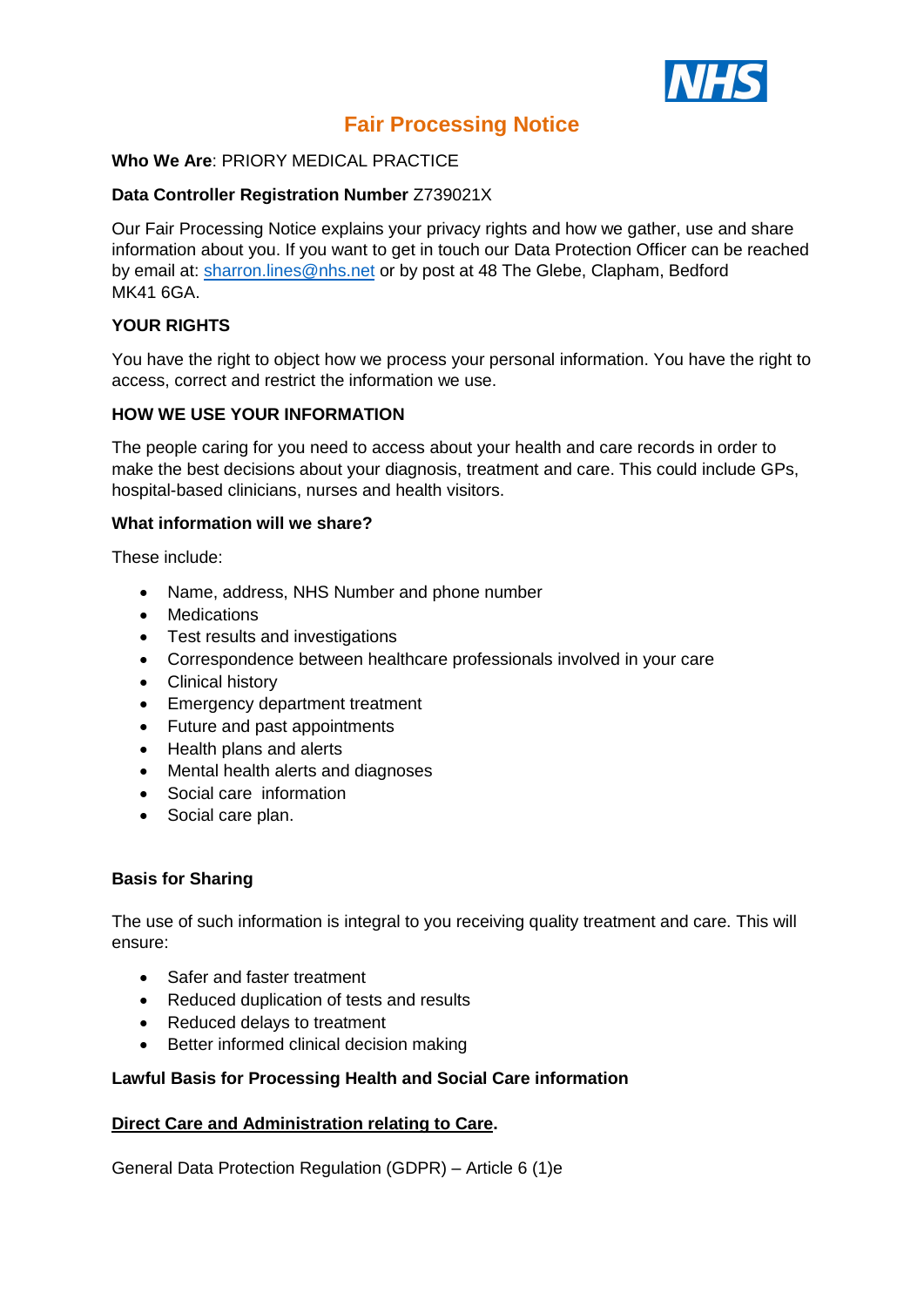

• Necessary for the performance of a task carried out in the public interest or in the exercise of official authority

General Data Protection Regulation (GDPR) – Article 9 (2)h

• Processing is necessary for the purposes of preventive or occupational medicine, for the assessment of the working capacity of the employee, medical diagnosis, the provision of health or social care or treatment or the management of health or social care systems and services on the basis of Union or Member State law or pursuant to contract with a health professional and subject to the conditions and safeguards referred to in Article 9 - paragraph 3;

Health and Social Care Act 2012

#### **Lawful Basis for Safeguarding**

For the purposes of safeguarding children and vulnerable adults, the following Article 6 and 9 conditions may apply:

General Data Protection Regulation (GDPR) – Article 6 (1)e

• Necessary for the performance of a task carried out in the public interest or in the exercise of official authority

General Data Protection Regulation (GDPR) – Article 9(2)b

• is necessary for the purposes of carrying out the obligations and exercising the specific rights of the controller or of the data subject in the field of …social protection law in so far as it is authorised by Union or Member State law..'

#### **Record Retention**

All information exchanged/viewed/shared is stored securely for as long as we need for the purposes described, destruction of records is carried out as per to the IGA Records Retention Schedule.

#### **The organisations that could be involved in your care are**:

- General Practice Surgeries
- Hospitals
- Community Services
- Out of Hours Services
- Ambulance Services

You can tell your care provider if you don't want them to make your information available to any partners. Your record will be updated accordingly and no information will be available to access. You can change your mind about opting out or at any time.

#### **Access to your information**